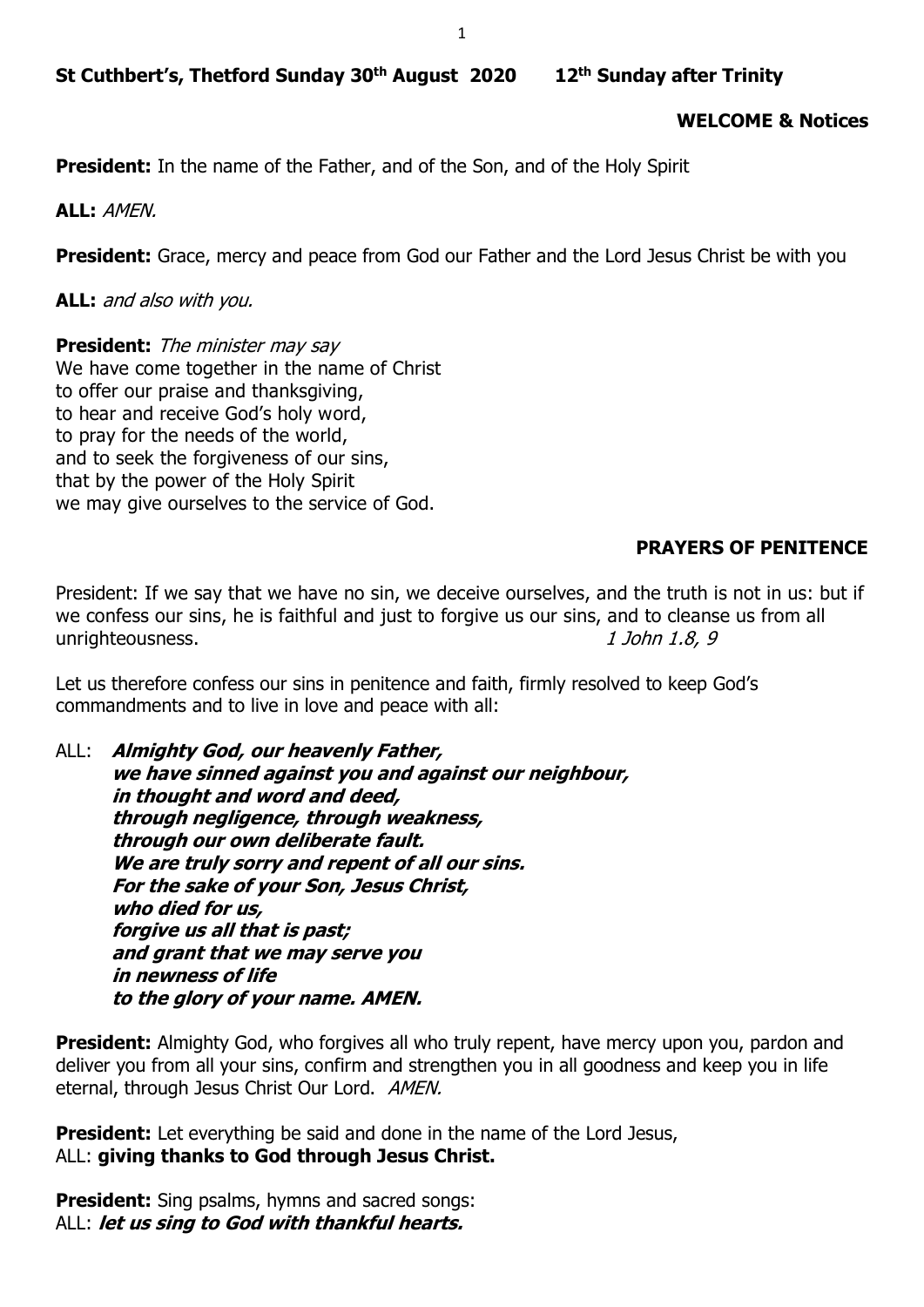**President:** Open our lips, Lord: ALL: **and we shall praise your name.**

You may wish to stand for the Gloria

ALL: **Glory to God in the highest, and peace to his people on earth. Lord God, heavenly King, almighty God and Father, we worship you, we give you thanks, we praise you for your glory. Lord Jesus Christ, only Son of the Father, Lord God, Lamb of God, you take away the sin of the world: have mercy on us; you are seated at the right hand of the Father: receive our prayer. For you alone are the Holy One, you alone are the Lord, you alone are the Most High, Jesus Christ, with the Holy Spirit, in the glory of God the Father. Amen.**

#### **THE COLLECT**

The President introduces a period of silent prayer. The Collect for the day is said.

Almighty and everlasting God, you are always more ready to hear than we to pray and to give more than either we desire or deserve: pour down upon us the abundance of your mercy, forgiving us those things of which our conscience is afraid and giving us those good things which we are not worthy to ask but through the merits and mediation of Jesus Christ your Son our Lord, who is alive and reigns with you, in the unity of the Holy Spirit, one God, now and for ever.

### **First Reading Romans 12:9-21**

Let love be genuine; hate what is evil, hold fast to what is good; love one another with mutual affection; outdo one another in showing honour. Do not lag in zeal, be ardent in spirit, serve the Lord. Rejoice in hope, be patient in suffering, persevere in prayer. Contribute to the needs of the saints; extend hospitality to strangers.

Bless those who persecute you; bless and do not curse them. Rejoice with those who rejoice, weep with those who weep. Live in harmony with one another; do not be haughty, but associate with the lowly; do not claim to be wiser than you are.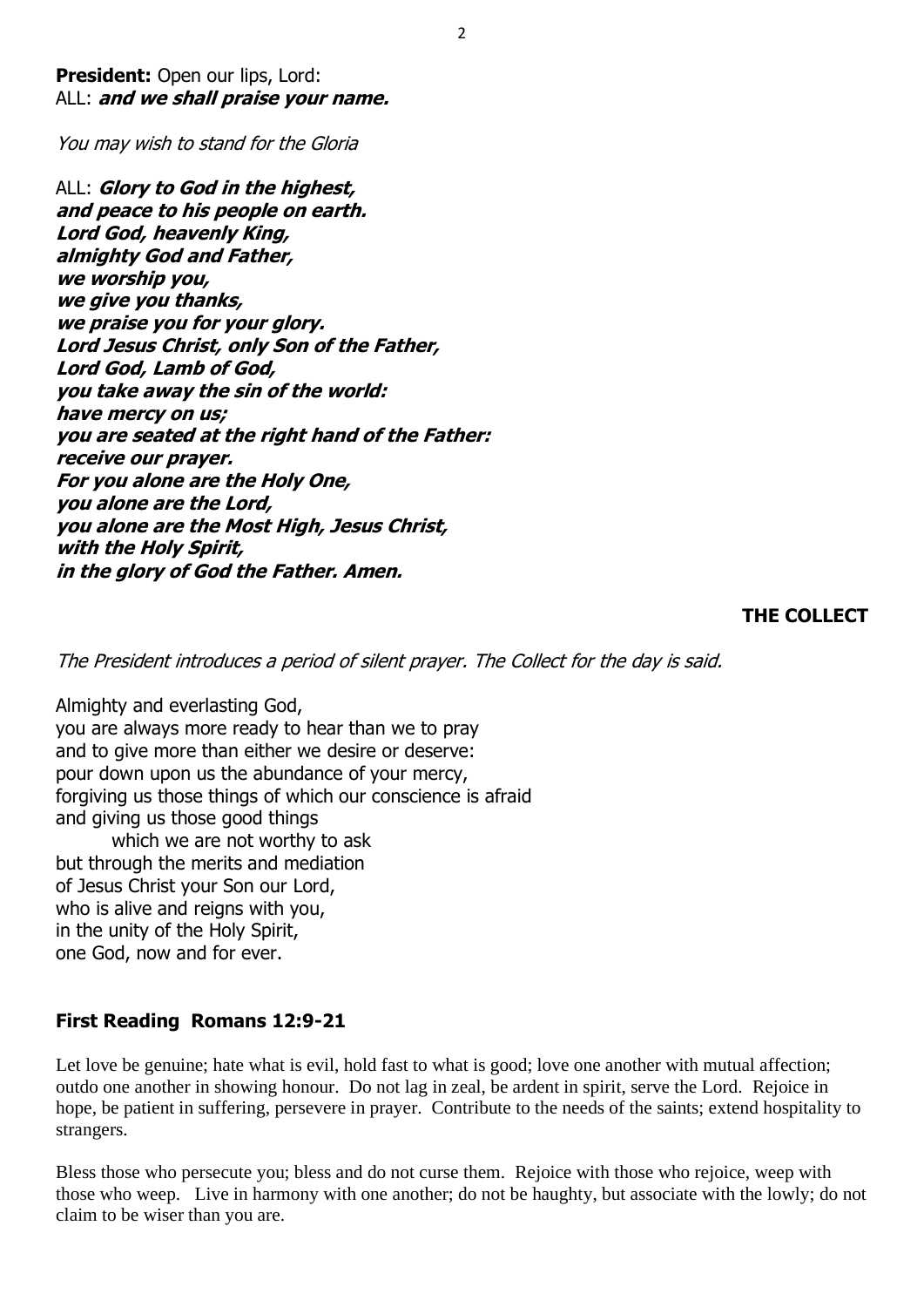Do not repay anyone evil for evil, but take thought for what is noble in the sight of all. If it is possible, so far as it depends on you, live peaceably with all. Beloved, never avenge yourselves, but leave room for the wrath of God; for it is written, 'Vengeance is mine, I will repay, says the Lord.'

No, 'if your enemies are hungry, feed them; if they are thirsty, give them something to drink; for by doing this you will heap burning coals on their heads.'

Do not be overcome by evil, but overcome evil with good.

This is the word of the LordAll **Thanks be to God**

### **Second reading Matthew 16:21-28**

From that time on, Jesus began to show his disciples that he must go to Jerusalem and undergo great suffering at the hands of the elders and chief priests and scribes, and be killed, and on the third day be raised.

And Peter took him aside and began to rebuke him, saying, 'God forbid it, Lord! This must never happen to you.'

But he turned and said to Peter, 'Get behind me, Satan! You are a stumbling-block to me; for you are setting your mind not on divine things but on human things.'

Then Jesus told his disciples, 'If any want to become my followers, let them deny themselves and take up their cross and follow me. For those who want to save their life will lose it, and those who lose their life for my sake will find it. For what will it profit them if they gain the whole world but forfeit their life? Or what will they give in return for their life? For the Son of Man is to come with his angels in the glory of his Father, and then he will repay everyone for what has been done. Truly I tell you, there are some standing here who will not taste death before they see the Son of Man coming in his kingdom.'

This is the word of the LordAll **Thanks be to God**

### **SERMON**

#### **PRAYERS AND INTERCESSIONS**

We sit or kneel to pray

**President:** Let us pray with confidence as our Saviour has taught us

All **Our Father, who art in heaven, hallowed be thy name; thy kingdom come; thy will be done; on earth as it is in heaven. Give us this day our daily bread. And forgive us our trespasses, as we forgive those who trespass against us. And lead us not into temptation; but deliver us from evil.**